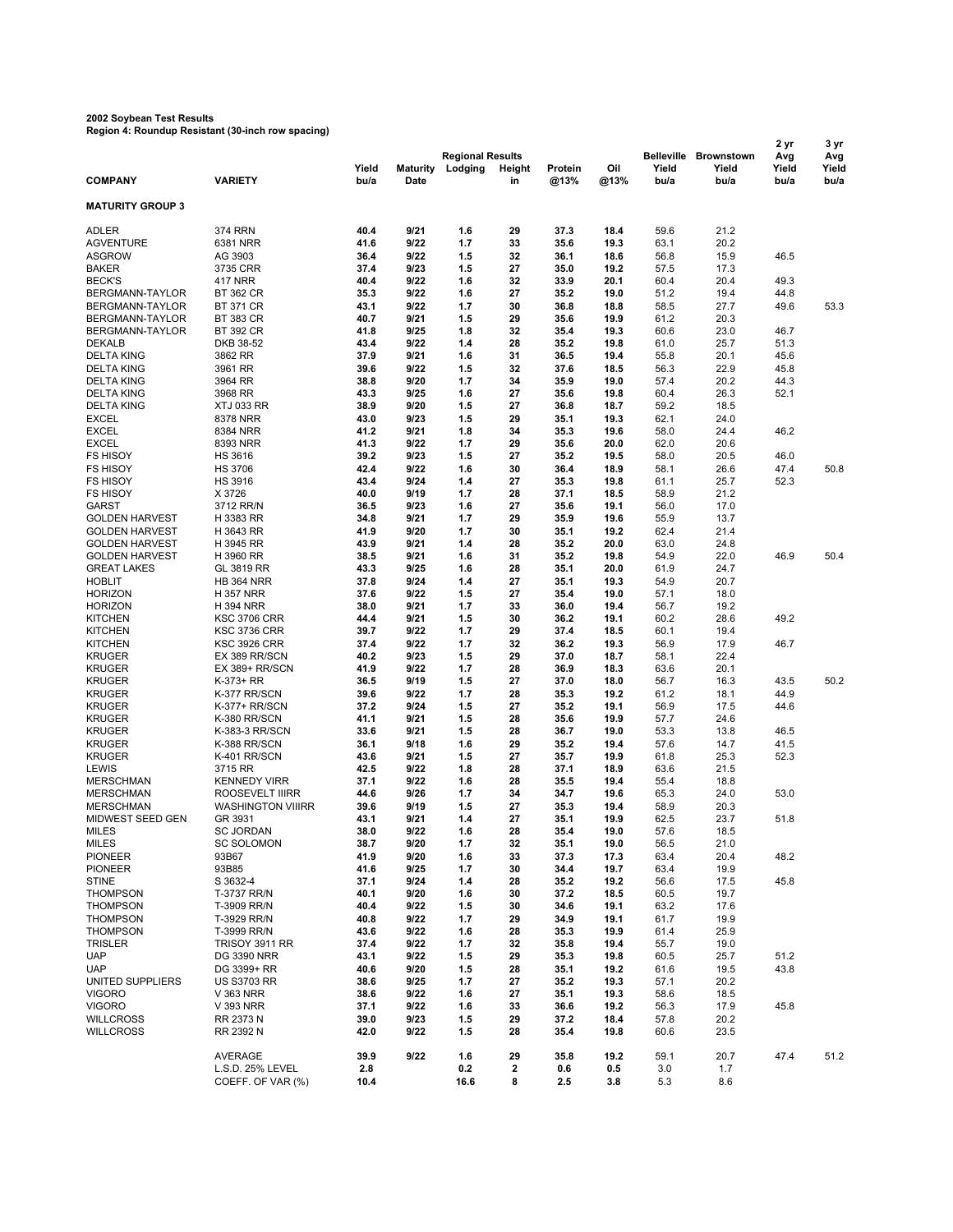## **2002 Soybean Test Results Region 4: Roundup Resistant (30-inch row spacing)**

|                         |                        |       |                 |                         |        |         |      | 2 yr              | 3 yr              |       |       |
|-------------------------|------------------------|-------|-----------------|-------------------------|--------|---------|------|-------------------|-------------------|-------|-------|
|                         |                        |       |                 | <b>Regional Results</b> |        |         |      | <b>Belleville</b> | <b>Brownstown</b> | Avg   | Avg   |
|                         |                        | Yield | <b>Maturity</b> | Lodging                 | Height | Protein | Oil  | Yield             | Yield             | Yield | Yield |
| <b>COMPANY</b>          | <b>VARIETY</b>         | bu/a  | Date            |                         | in     | @13%    | @13% | bu/a              | bu/a              | bu/a  | bu/a  |
|                         |                        |       |                 |                         |        |         |      |                   |                   |       |       |
| <b>MATURITY GROUP 4</b> |                        |       |                 |                         |        |         |      |                   |                   |       |       |
| <b>AGVENTURE</b>        | 6441 NRR               | 39.4  | 9/24            | 1.5                     | 35     | 33.7    | 21.0 | 59.0              | 19.8              |       |       |
| <b>ASGROW</b>           | AG 4201                | 39.8  | 9/22            | 1.6                     | 32     | 35.9    | 19.8 | 61.2              | 18.4              |       |       |
| <b>ASGROW</b>           | AG 4403                | 42.0  | 9/28            | 1.4                     | 34     | 34.0    | 21.0 | 63.0              | 20.9              | 48.0  | 53.5  |
| <b>ASGROW</b>           | AG 4603                | 42.2  | 9/23            | 1.7                     | 34     | 34.8    | 19.1 | 63.7              | 20.7              |       |       |
| <b>BAKER</b>            | 4135 CRR               | 40.2  | 9/22            | 1.3                     | 28     | 36.2    | 19.9 | 59.6              | 20.8              |       |       |
| <b>BAKER</b>            | 4425 CRR               | 42.5  | 9/29            | 1.5                     | 33     | 33.7    | 20.9 | 63.7              | 21.3              | 49.6  |       |
| <b>BAKER</b>            | 4825 CRR               | 39.6  | 9/26            | 1.8                     | 38     | 35.7    | 19.1 | 60.3              | 19.0              | 50.1  |       |
| <b>BECK'S</b>           | 437 NRR                | 42.7  | 9/27            | 1.7                     | 34     | 34.7    | 20.6 | 63.6              | 21.7              | 51.5  |       |
| BERGMANN-TAYLOR         | <b>BT 402 CR</b>       | 38.4  | 9/23            | 1.4                     | 35     | 36.1    | 19.9 | 58.5              | 18.2              | 48.1  |       |
| BERGMANN-TAYLOR         | <b>BT 423 CRS</b>      | 41.6  | 9/25            | 1.4                     | 30     | 35.0    | 19.5 | 65.8              | 17.4              |       |       |
| BERGMANN-TAYLOR         | <b>BT 441 CR</b>       | 42.3  | 9/24            | 1.5                     | 34     | 34.1    | 20.7 | 63.5              | 21.2              | 49.4  | 55.3  |
| BERGMANN-TAYLOR         | <b>BT 480 R</b>        | 37.9  | 9/29            | 2.0                     | 38     | 34.8    | 20.2 | 58.4              | 17.5              | 44.6  | 49.9  |
| <b>BIO GENE</b>         | <b>BG 4200 NRS</b>     | 42.5  | 9/27            | 1.7                     | 29     | 34.7    | 19.9 | 66.1              | 19.0              |       |       |
| <b>DEKALB</b>           | <b>CX 480 CRR</b>      | 40.5  | 9/30            | 1.7                     | 37     | 35.6    | 19.3 | 61.1              | 19.9              |       |       |
| <b>DEKALB</b>           | DKB 40-51              | 42.6  | 9/22            | 1.6                     | 32     | 35.0    | 20.5 | 61.1              | 24.2              | 49.9  |       |
| <b>DEKALB</b>           | DKB 44-51              | 40.9  | 9/28            | 1.5                     | 33     | 33.8    | 20.8 | 60.1              | 21.7              | 49.7  | 55.7  |
| <b>DELTA KING</b>       | 4461 RR                | 44.3  | 9/25            | 1.8                     | 35     | 34.3    | 20.2 | 67.3              | 21.3              | 52.1  |       |
| <b>DELTA KING</b>       | 4762 RR                | 42.2  | 10/2            | 1.8                     | 43     | 36.7    | 19.5 | 58.8              | 25.6              | 46.5  |       |
| <b>DELTA KING</b>       | 4763 RR                | 45.7  | 9/24            | 1.8                     | 34     | 36.8    | 19.2 | 65.4              | 26.0              | 54.7  |       |
| <b>DELTA KING</b>       | 4868 RR                | 40.9  | 9/29            | 1.4                     | 34     | 35.4    | 19.5 | 59.9              | 21.9              | 49.1  |       |
| <b>DELTA KING</b>       | 4965 RR                | 43.2  | 10/2            | 1.8                     | 33     | 37.2    | 19.1 | 61.9              | 24.5              | 49.5  |       |
| <b>DELTA KING</b>       | <b>XTJ 040 RR</b>      | 37.6  | 9/22            | 1.5                     | 35     | 36.0    | 19.8 | 58.9              | 16.3              |       |       |
| <b>DELTA KING</b>       | <b>XTJ 041 RR</b>      | 43.4  | 9/25            | 1.4                     | 30     | 34.5    | 20.1 | 65.7              | 21.2              |       |       |
| <b>EXCEL</b>            | 8404 NRR               | 38.8  | 9/20            | 1.7                     | 36     | 36.2    | 19.6 | 59.1              | 18.5              | 46.1  |       |
| <b>EXCEL</b>            | 8448 NRR               | 41.3  | 9/25            | 1.6                     | 30     | 35.0    | 19.7 | 61.9              | 20.7              |       |       |
| <b>EXCEL</b>            | 8462 RR                | 40.9  | 9/23            | 1.8                     | 35     | 34.5    | 20.0 | 58.1              | 23.8              |       |       |
| <b>FS HISOY</b>         | <b>HS 4316</b>         | 40.7  | 9/25            | 1.4                     | 30     | 35.0    | 19.8 | 63.5              | 18.0              | 48.4  |       |
| <b>FS HISOY</b>         | <b>HS 4516</b>         | 41.1  | 9/26            | 1.6                     | 33     | 34.3    | 20.6 | 62.8              | 19.5              | 50.4  |       |
| <b>FS HISOY</b>         | RT 4495                | 39.0  | 9/26            | 2.2                     | 35     | 35.5    | 20.1 | 54.9              | 23.2              | 48.9  | 52.1  |
| <b>FS HISOY</b>         | RT 4895                | 40.9  | 9/30            | 1.9                     | 37     | 35.5    | 19.1 | 62.3              | 19.4              |       |       |
| <b>FS HISOY</b>         |                        | 46.8  | 9/22            | 1.8                     | 34     | 34.5    | 20.3 | 68.4              |                   |       |       |
|                         | X4026<br>X 4028        | 40.4  | 9/23            | 1.5                     | 29     | 35.7    |      | 62.7              | 25.2<br>18.2      |       |       |
| <b>FS HISOY</b>         |                        |       |                 | 1.4                     |        |         | 20.3 |                   |                   |       |       |
| <b>FS HISOY</b>         | X4228                  | 42.6  | 9/26            |                         | 30     | 35.1    | 19.6 | 67.7              | 17.6              |       |       |
| <b>FS HISOY</b>         | X4626                  | 39.1  | 9/25            | 1.4                     | 32     | 36.3    | 19.7 | 59.2              | 18.9              |       |       |
| <b>FS HISOY</b>         | X4826                  | 41.7  | 9/26            | 1.8                     | 35     | 36.6    | 19.4 | 65.0              | 18.4              |       |       |
| <b>GARST</b>            | 4512 RR/N              | 40.9  | 9/28            | 1.6                     | 33     | 34.7    | 20.6 | 60.7              | 21.1              | 48.5  |       |
| <b>GARST</b>            | D 484 RR/N             | 42.6  | 9/27            | 1.8                     | 37     | 35.5    | 19.4 | 63.5              | 21.8              | 50.1  | 54.3  |
| <b>GATEWAY</b>          | 4R445                  | 39.9  | 9/28            | 1.6                     | 34     | 34.3    | 20.7 | 59.5              | 20.4              | 48.9  |       |
| <b>GATEWAY</b>          | 4R483                  | 41.2  | 9/30            | 1.7                     | 37     | 35.7    | 19.3 | 63.3              | 19.1              | 49.7  | 53.1  |
| <b>GOLDEN HARVEST</b>   | H 4534 RR              | 41.5  | 9/24            | 1.3                     | 33     | 33.4    | 21.2 | 62.7              | 20.3              | 49.2  |       |
| <b>GOLDEN HARVEST</b>   | H 4772 RR              | 43.5  | 9/24            | 1.6                     | 34     | 36.3    | 19.3 | 63.4              | 23.6              |       |       |
| <b>GOLDEN HARVEST</b>   | H 4850 RR              | 40.5  | 9/26            | 1.9                     | 38     | 36.1    | 19.1 | 62.2              | 18.8              | 50.4  |       |
| <b>GOLDEN HARVEST</b>   | X 24368 RR             | 38.8  | 9/27            | 1.4                     | 29     | 36.0    | 20.2 | 60.2              | 17.5              |       |       |
| <b>HORIZON</b>          | <b>H415 NRR</b>        | 44.7  | 9/25            | 1.4                     | 33     | 35.5    | 20.3 | 64.5              | 24.9              |       |       |
| <b>HORIZON</b>          | <b>H424 NRR</b>        | 41.6  | 9/20            | 1.4                     | 30     | 34.9    | 19.9 | 65.1              | 18.2              |       |       |
| <b>HORIZON</b>          | <b>H 444 NRR</b>       | 40.6  | 9/24            | 1.6                     | 33     | 34.1    | 20.8 | 61.4              | 19.7              |       |       |
| <b>HORIZON</b>          | <b>H481 NRR</b>        | 39.3  | 9/26            | 1.7                     | 37     | 36.0    | 18.8 | 61.1              | 17.5              |       |       |
| <b>KITCHEN</b>          | <b>KSC 4226 CRR</b>    | 41.7  | 9/24            | 1.6                     | 34     | 34.4    | 20.7 | 63.9              | 19.4              | 50.1  |       |
| <b>KRUGER</b>           | EX 410 RR/SCN          | 43.0  | 9/22            | 1.5                     | 29     | 35.4    | 19.7 | 64.5              | 21.4              |       |       |
| <b>KRUGER</b>           | EX 464 RR/SCN          | 39.0  | 9/29            | 1.5                     | 32     | 36.6    | 19.7 | 58.3              | 19.6              |       |       |
| <b>KRUGER</b>           | EX 477 RR/SCN          | 43.6  | 9/26            | 1.8                     | 35     | 36.3    | 19.5 | 63.6              | 23.6              |       |       |
| <b>KRUGER</b>           | EX 484 RR/SCN          | 41.6  | 9/26            | 1.7                     | 36     | 36.9    | 19.4 | 64.5              | 18.6              |       |       |
| <b>KRUGER</b>           | K-410A RR/SCN          | 39.0  | 9/22            | 1.6                     | 30     | 36.2    | 19.5 | 59.1              | 18.8              |       |       |
| <b>KRUGER</b>           | K-422 RR               | 42.6  | 9/26            | 1.9                     | 30     | 35.1    | 19.8 | 65.0              | 20.2              |       |       |
| <b>KRUGER</b>           | K-424 RR/SCN           | 40.7  | 9/22            | 1.4                     | 30     | 34.9    | 19.5 | 62.1              | 19.3              |       |       |
| <b>KRUGER</b>           | K-430 RR/SCN           | 44.4  | 9/22            | 1.3                     | 30     | 35.2    | 19.6 | 66.5              | 22.3              |       |       |
| <b>KRUGER</b>           | K-443 RR/SCN           | 38.9  | 9/25            | 1.5                     | 29     | 35.6    | 20.2 | 60.8              | 16.9              | 48.9  |       |
| <b>KRUGER</b>           | K-443-3 RR/SCN         | 42.8  | 9/26            | 1.4                     | 33     | 34.2    | 21.0 | 63.5              | 22.0              | 49.5  |       |
| LEWIS                   | 4005 RR                | 39.7  | 9/23            | 1.6                     | 35     | 36.3    | 19.8 | 59.7              | 19.7              |       |       |
| LEWIS                   | 4259 RR                | 42.0  | 9/22            | 1.6                     | 31     | 34.9    | 19.3 | 66.6              | 17.5              |       |       |
| M & D SEED              | 9470 RR                | 41.8  | 9/28            | 1.7                     | 36     | 35.0    | 19.9 | 60.5              | 23.1              |       |       |
| <b>MERSCHMAN</b>        | <b>AUSTIN RR</b>       | 42.2  | 9/22            | 1.3                     | 30     | 35.4    | 19.3 | 65.1              | 19.2              |       |       |
| <b>MERSCHMAN</b>        | DALLAS RR              | 42.8  | 9/28            | 1.8                     | 36     | 36.5    | 19.5 | 65.4              | 20.3              |       |       |
| <b>MERSCHMAN</b>        | <b>DENVER RRSTS</b>    | 42.4  | 9/25            | 2.0                     | 37     | 35.4    | 19.7 | 63.7              | 21.0              | 49.2  | 54.0  |
| MERSCHMAN               | <b>HOUSTON VIRRSTS</b> | 42.5  | 9/24            | 1.5                     | 29     | 35.1    | 19.8 | 65.4              | 19.6              | 50.5  |       |
| <b>MERSCHMAN</b>        | PHOENIX IIIRR          | 42.2  | 9/28            | 1.5                     | 29     | 34.8    | 20.1 | 63.6              | 20.8              |       |       |
| <b>MILES</b>            | <b>SC SILAS</b>        | 40.5  | 9/25            | 1.3                     | 33     | 33.7    | 21.0 | 60.0              | 21.0              |       |       |
| <b>MILES</b>            | <b>SC TITUS</b>        | 41.4  | 9/26            | 1.8                     | 39     | 35.6    | 19.3 | 62.9              | 20.0              | 50.9  |       |
| <b>PIONEER</b>          | 94B13                  | 39.1  | 9/21            | 1.8                     | 33     | 35.0    | 19.5 | 59.3              | 18.9              |       |       |
| <b>PIONEER</b>          | 94B54                  | 39.8  | 9/24            | 1.7                     | 36     | 36.2    | 19.6 | 61.8              | 17.9              |       |       |
| <b>STEYER</b>           | 4410 RRSCN             | 41.4  | 9/28            | 1.5                     | 34     | 33.8    | 21.0 | 61.7              | 21.1              | 48.3  |       |